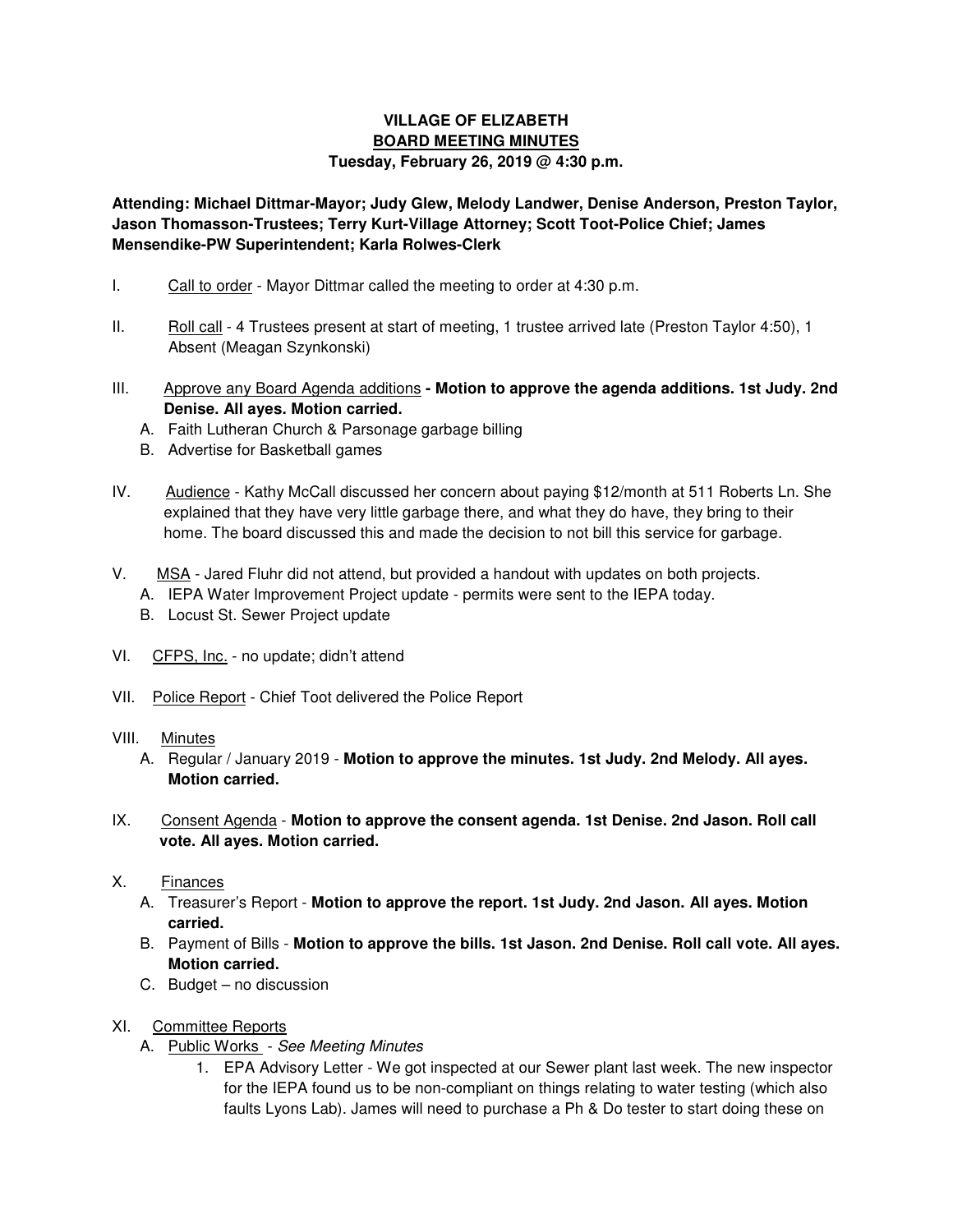site. The biggest issue with the inspection was with regards to our sludge. James is working with Montgomery trucking to find a landfill that will take the sludge, as opposed to paying Cub Bohnsack to haul it for us. Mike and James will be meeting to determine the best way to handle the issues at hand and to address them prior to the 15 day deadline given to us by the IEPA.

- 2. Schedule a meeting date for Engineering firm interviews for ITEP project Tentative date March 12th at 6:30 & 7:30. Back up date March 26th.
- B. Administrative See Meeting Minutes
- C. Economic Development
- XII. Attorney Comments
	- A. Follow up discussion and possible action on a policy for the VOE regarding Donations & Scholarships - Terry Kurt drafted an ordinance stating that the VOE will use revenue from video gaming to fund future donations and scholarships. **Motion to approve the Ordinance 2019- 0226. 1st Denise. 2nd Judy. Roll call vote. All ayes. Motion carried.**
	- B. Ordinance stating the new billing procedure for vacant lots (Water & Infrastructure Fee only) Karla to send current ordinance so he can amend. This wasn't done prior to the meeting so no action taken.
	- C. Update on 218 W. Main St. (leave on agenda) **Motion to hire Terry Kurt to move forward with the eminent domain process on this property. 1st Judy. 2nd Denise. Roll call vote. All ayes. Motion carried.**
- XIII. Old Business Other than Committee Meeting Minutes/Consent Agenda **Motion to include Old Business A-E, and Dale McCall's shop (Audience) to state that we are not going to bill Dale McCall's shop on Roberts Ln, Judy Meyerhofer's Main St. shop, Law Jones Funeral Home, Dan Kretschmer's Holy Mackerel building, Faith Lutheran Church (keeping service on the Parsonage since it is a residence, even though vacant), A-Z Environmental at 204 Roberts Ln. (they have a dumpster) for garbage service. 1st Jason. 2nd Judy. All ayes. Motion carried.** 
	- A. Discussion and possible action for billing Judy Meyerhofer's shop for garbage service (148 N. Main)
	- B. Discussion and possible action for billing Law Jones Funeral home for garbage service
	- C. Discussion and possible action for billing Dan Kretschmer for garbage service (411 S. Main)
	- D. Discussion and possible action for billing A to Z Environmental (Dale Roberts) for garbage service at 204 Roberts Ln. & 101 Roberts Ln.
	- E. Discussion and possible action for billing Faith Lutheran Church & Parsonage for garbage service
- XIV. New Business Other than Committee Meeting Minutes/Consent Agenda
	- A. Discussion and possible action on Lisa & Justin Walters water bill for 200 1/2 N Main above Jugs -After receiving a high water bill several months in a row, the Walters had a plumber inspect the property and a faulty toilet was found to be the cause. After the toilet was fixed, Lisa put in written request for an adjustment to be made to their bill due to the leak. At that point, Barb Brown determined that this service has never been billed for sewer services. Lisa was made aware of this and was explained that we are unable to make an adjustment since she wasn't charged for sewer (which is where adjustments are made when there are issues with leaks). Lisa then said she wanted the meter removed ASAP via email. James Mensendike called her and left a message stating that he would come remove the meter if she would like, but that would mean the entire 2nd floor would be without water. Since they have Marcus Bussan living in an apartment up there. As of the meeting time, we hadn't gotten a return call or email from Lisa. Then the